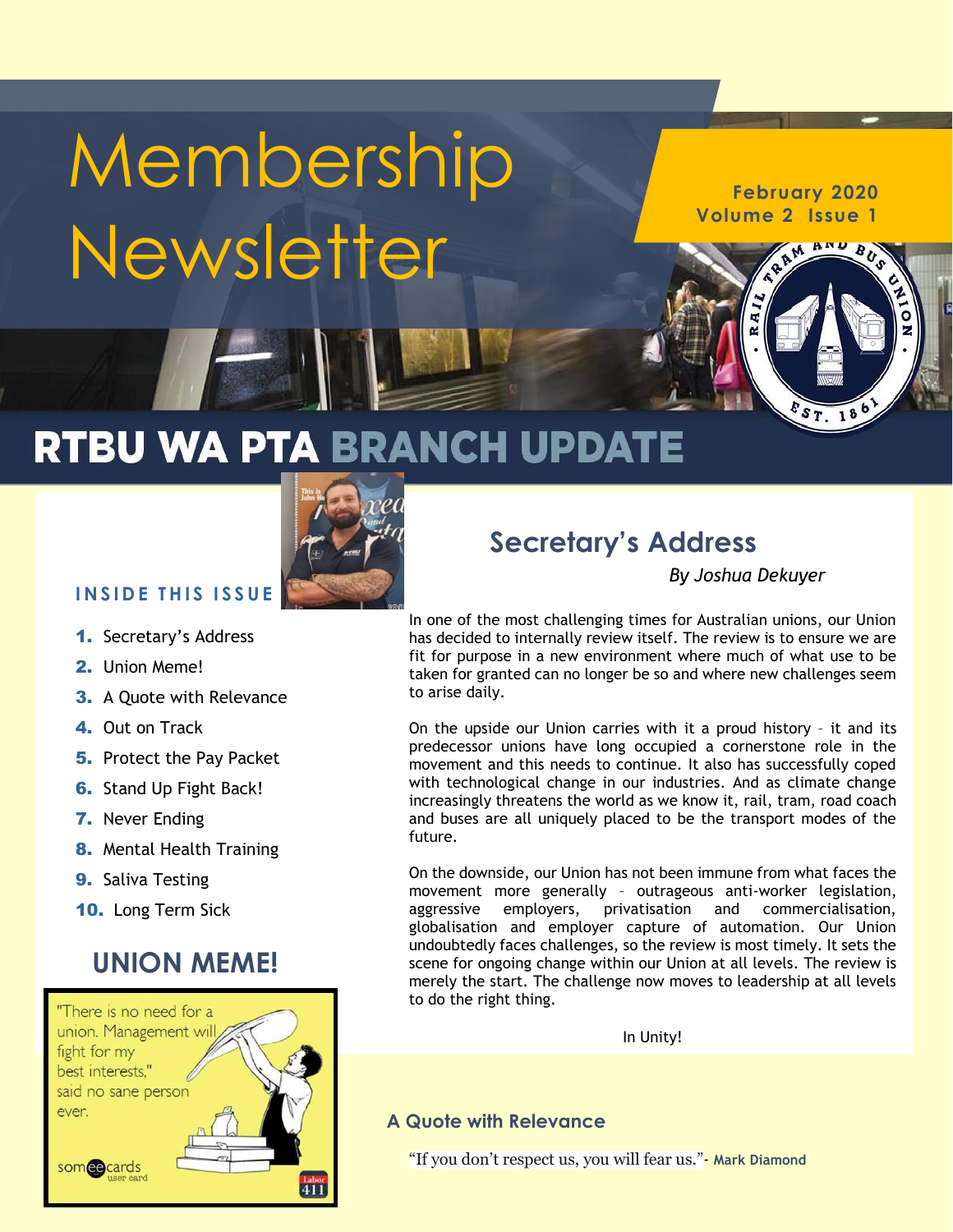#### **Membership Newsletter**

#### **Out on Track**

*By Joshua Dekuyer*

Below are just **some** of the recent and current issues/matters attended to by our Union:

- Assisting numerous members in addressing payment queries which have resulted in a number of back payments and recrediting of leave entitlements
- Ensuring suitable drafting of the Transit Officers EBA before lodgement with the WAIRC
- Actively recruiting new members to strengthen our Union and visiting members on site
- Finalising the integration of the ARI payment into the base wages of N&I Linespersons to generate new aggregated wage rates through continued pressure on DMIRS
- Anaylsing, particularising and providing feedback to progress and positively change Rostering Instructions for Rail Car Drivers, Transit Officers and Customer Service staff
- Attending bargaining meetings, management meetings and joint working group meetings (with and on behalf of members) for all divisions
- Pursuing minor grievances, clarifying queries, lodging disputes and ensuring EBA compliance
- Attending meetings with the Transport Minister's office and other politicians pushing for progress in the best interest of the membership
- Pursuing a new and improved website and membership database system, and continuing to improve our office policies and procedures to improve service and increase efficiency
- Supporting members throughout their discipline process by assisting in the formulation of responses, reviewing footage and attending interviews
- Obtaining backpay from Spotless for 32 effected Rail Car Cleaners/Detailers in addition to ensuring correct pay and conditions moving forward
- Corresponding with our various utilised lawyers to provide guidance to members individual disciplinary, criminal, family, workers compensation and criminal compensations matters
- Strategising with our employment lawyer to create a 2020 plan for our Union to address several big-ticket items including Spotless, Delron, OSH representatives, increasing political engagement and running a double manning campaign for staff safety
- Creating a 'Log of Claims' and working with Customer Relations representatives to prepare for upcoming negotiations

#### **Protect the Pay Packet**

ww.allriskprotection.com.autom.com.autom.com/autom.com/autom.com/autom.com/autom.com/autom.com/autom.com/autom

Recently several members have approached our Union seeking assistance when they find themselves with a **non-work-related illness/injury** and unfortunately without the leave entitlements to ensure an income. Whilst many of us automatically possess Salary Continuance Insurance (SCI) through our individual superannuation providers, the payments are often set to commence after lengthy default waiting periods of 90 days and provide a fraction of one's 'salary'.

As an employer has no legal obligation to provide an employee alternative duties in these circumstances our ability to assist becomes limited. In order to try and prevent these occurrences in the future, consideration to obtaining income protection through providers such All Risk Protection Pty Ltd, who have specifically designed income protection options for rail industry employees, or speaking directly with your superannuation fund, should be given. Of course, it is always recommended to seek independent financial advice before making/changing any arrangements.

For more information on All Risk Protection Pty Ltd please visit



**"Pursuing a new and improved website and membership database system, and continuing to improve our office policies and procedures to improve service and increase efficiency"**

**Page 2**

#### **THE POWER OF UNION**



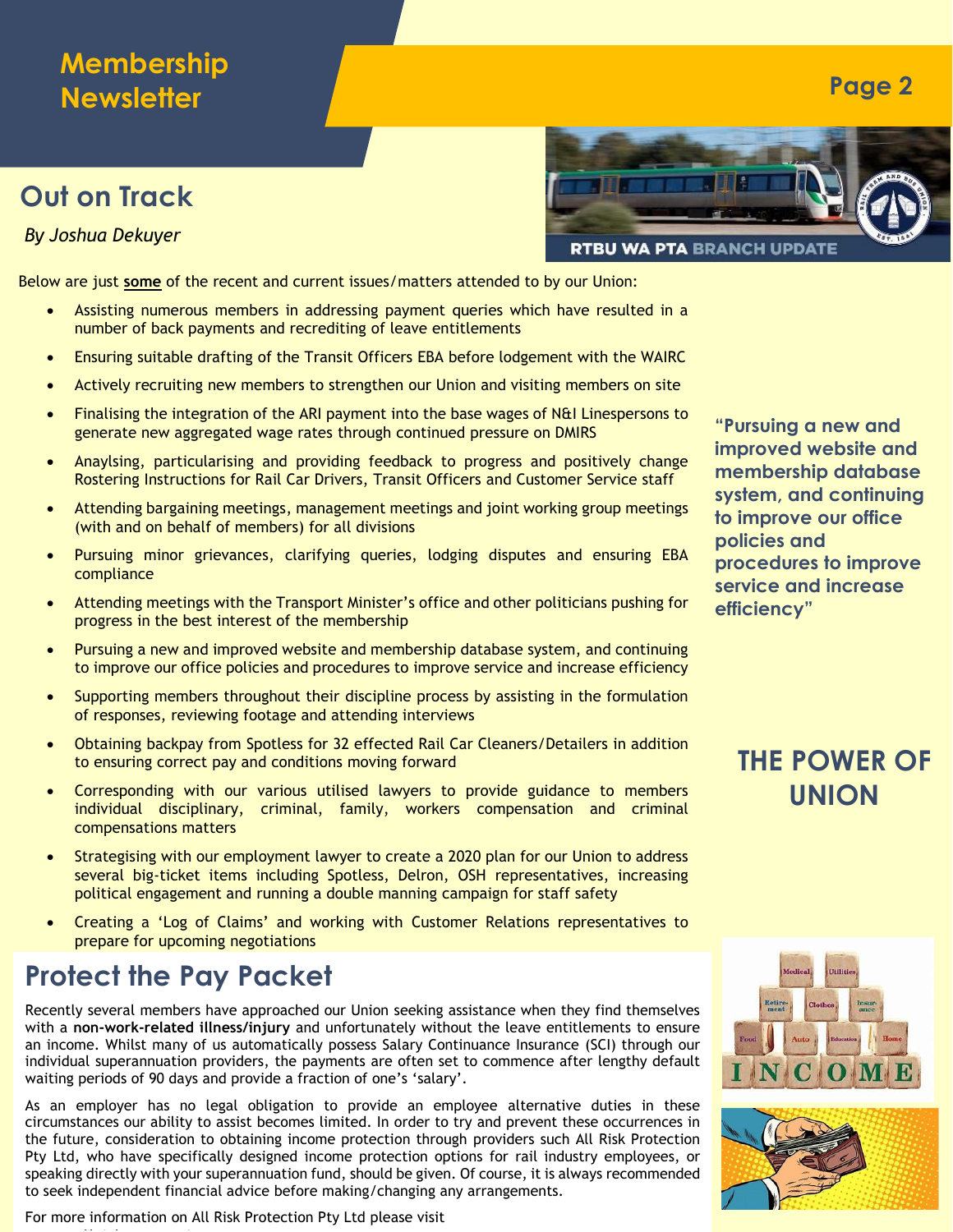#### **Stand Up Fight Back!**

*By Joshua Dekuyer*

Under the Fair Work Act 2009, an enterprise agreement continues to apply past its nominal expiry date unless it is either replaced or terminated. In instances where these 'zombie agreements' are neither replaced nor terminated, the FW Act only protects ordinary hours rates and allows employers to pay less than the Modern Award for night shift, overtime hours, weekends and Public Holidays.

Our Union recently came across a non-Union, WorkChoices-era agreement covering train cleaners employed by the company Spotless (also known as Berkeley Railcar Services). This zombie agreement has seen workers significantly underpaid over many years.

After a successful application to the Fair Work Commission to have the agreement terminated the termination came into effect on 17 December 2019.

As a result, our members secured:

- An increase of \$3.23 per hour when working night shifts, Saturdays and Sundays;
- A \$24.77 per hour increase when working public holidays;
- A leading hand allowance for Supervisors of over \$1.00 per hour;
- An increase in overtime rates:
- A paid meal break;
- For the first time, annual leave loading, which resulted in one of our members receiving approximately \$800 more in his fortnightly pay packet; and
- Much more!

I wish to pay tribute to the workers who took a stand against the underpayment. If it wasn't for RTBU members who had the courage to speak up, the 'zombie' agreement could have remained in place for years, and people would have missed out on money they could have earned under the current Rail Industry Award.

Our members work tirelessly to ensure train passengers enjoy a safe, clean and reliable journey, and railcar cleaners play a crucial role in making this happen.

We have sent a loud and clear message to employers right across the rail industry: our Union will not let you get away with this sort of behaviour any longer.

In the words of one of our Spotless members: "We knew the only way we could make any changes was for us all to join the Union. We did and now the employer knows we're serious."

What happened with Spotless shows us why it's so important we continue fighting to stop all forms of privatisation in the rail, tram and bus industries. The win our members secured shows us why we must continue to organise and mobilise, even when privatisation occurs.



*Spotless Members!*

#### **THE POWER OF UNION**

**"We knew the only way we could make any changes was for us all to join the Union. We did and now the employer knows we're serious."**







In Solidarity!